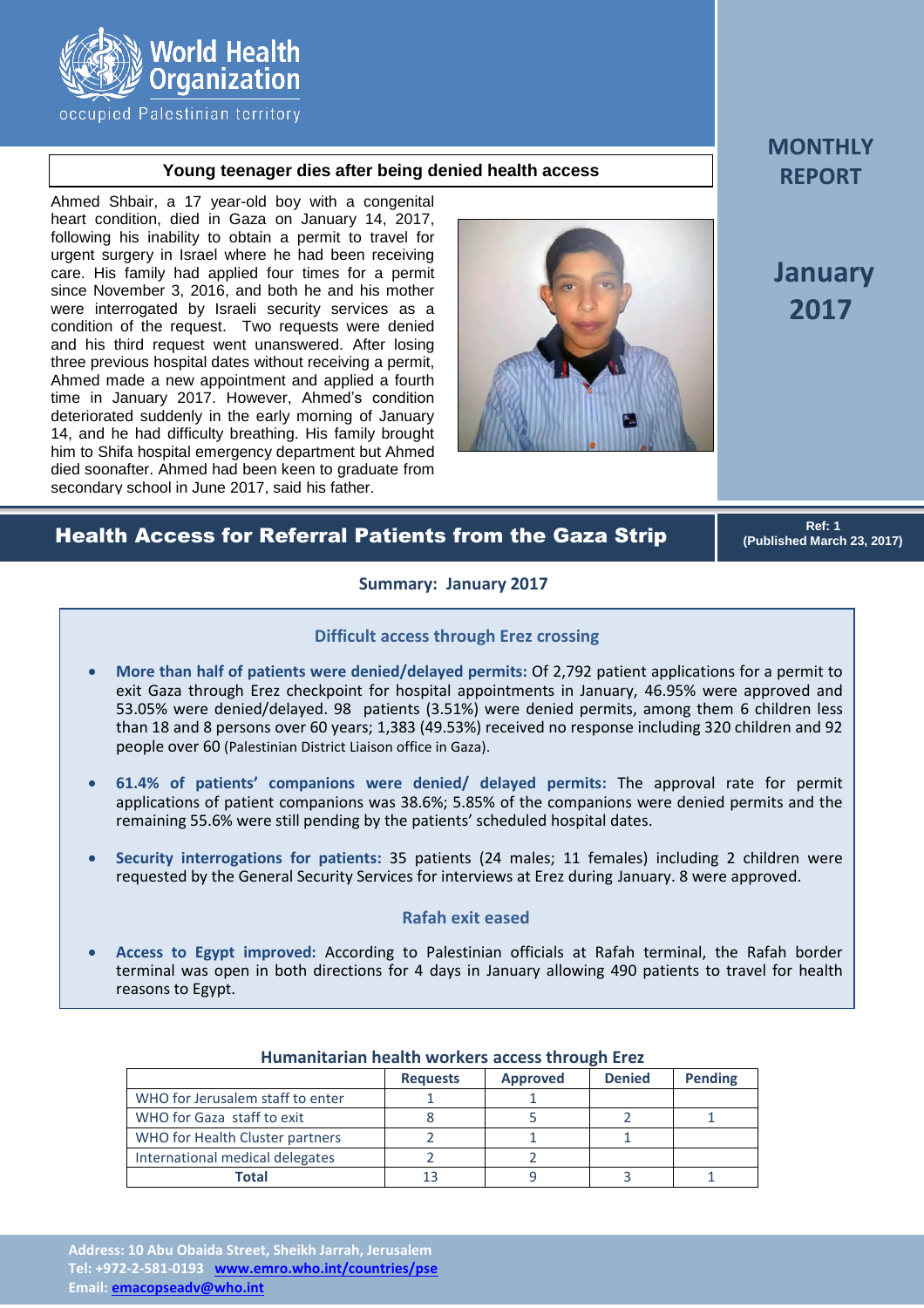### **Ministry of Health Referrals**

**Financial coverage:** The Ministry of Health issued 2,320 referral decisions for 2,029 Gaza patients (45.56% female patients and 54.44% male patients) in January for outside care with an estimated cost of NIS 9,844,096. The top 5 needed specialties for Gaza patients were in oncology, haematology, paediatrics, heart catheterization, and ophthalmology.

| Table 1: Ministry of Health Referrals in January 2017 |           |            |                      |                  |            |  |  |  |
|-------------------------------------------------------|-----------|------------|----------------------|------------------|------------|--|--|--|
| <b>Medical Referral</b>                               | Number of | Percentage |                      | <b>Number of</b> | Percentage |  |  |  |
|                                                       | patients  |            |                      | patients         |            |  |  |  |
| Oncology                                              | 527       | 22.72%     | Orthopaedics         | 104              | 4.48%      |  |  |  |
| Haematology                                           | 203       | 8.75%      | <b>MRI</b>           | 92               | 3.97%      |  |  |  |
| Paediatrics                                           | 160       | 6.90%      | Internal medicine    | 88               | 3.79%      |  |  |  |
| Heart catheterization                                 | 154       | 6.64%      | Cardiology           | 86               | 3.71%      |  |  |  |
| Ophthalmology                                         | 151       | 6.51%      | 21 other specialties | 633              | 27.27%     |  |  |  |
| Nuclear medicine                                      | 122       | 5.26%      | <b>Total</b>         | 2,320            | 100%       |  |  |  |



1,773 referrals (76.4%) required Israeli permits for access through Erez checkpoint and 219 (9.4%) required approval from Egypt to exit through Rafah (and the Rafah border to be accessible).

#### **ACCESS**

**Rafah Crossing: Limited access to Egypt during January:** According to Palestinian officials at Rafah terminal, the Rafah border terminal was open on 4 days during January for humanitarian cases. Of the 2,324 travellers who crossed to Egypt, 490 reported they were travelling for health reasons with 262 companions, the highest number of travellers for health reasons since June 2015**.** 10 of the patients, with 14 companions, were transferred by ambulance. No medical aid or medical delegates entered Gaza during the month. In the year 2016, the Rafah crossing has been open only 38 days for humanitarian cases, allowing only 1,690 patients to travel into Egypt for health care. Before the July 2013 closure, more than 4,000 Gaza residents crossed Rafah terminal to Egypt monthly for health-related reasons.

**Erez Crossing: Permit approval rates was 15.7% lower than the average approval rate of 2016:** In January, there were 2,792 applications from patients for permits to cross Erez for health care**.** About 27% (755) of patient applications in January were repeat applications by patients to cross Erez: 5 attempts for 2 patient, 4 attempts for 3 patients, 3 attempts for 33 patients and 2 attempts for 317 patients. The remaining 73% (2,037) applications represented single attempts by patients during the month.

The top receiving hospitals in January were Makassed, 659 (23.6%) and Augusta Victoria, 635 (22.7%) in East Jerusalem; Najah University in Nablus 182 (6.5%); Tel-Hashomir, 173 (6.2%) and Hadassah, 166



 **Health access for referral patients from the Gaza Strip, January 2017 2**